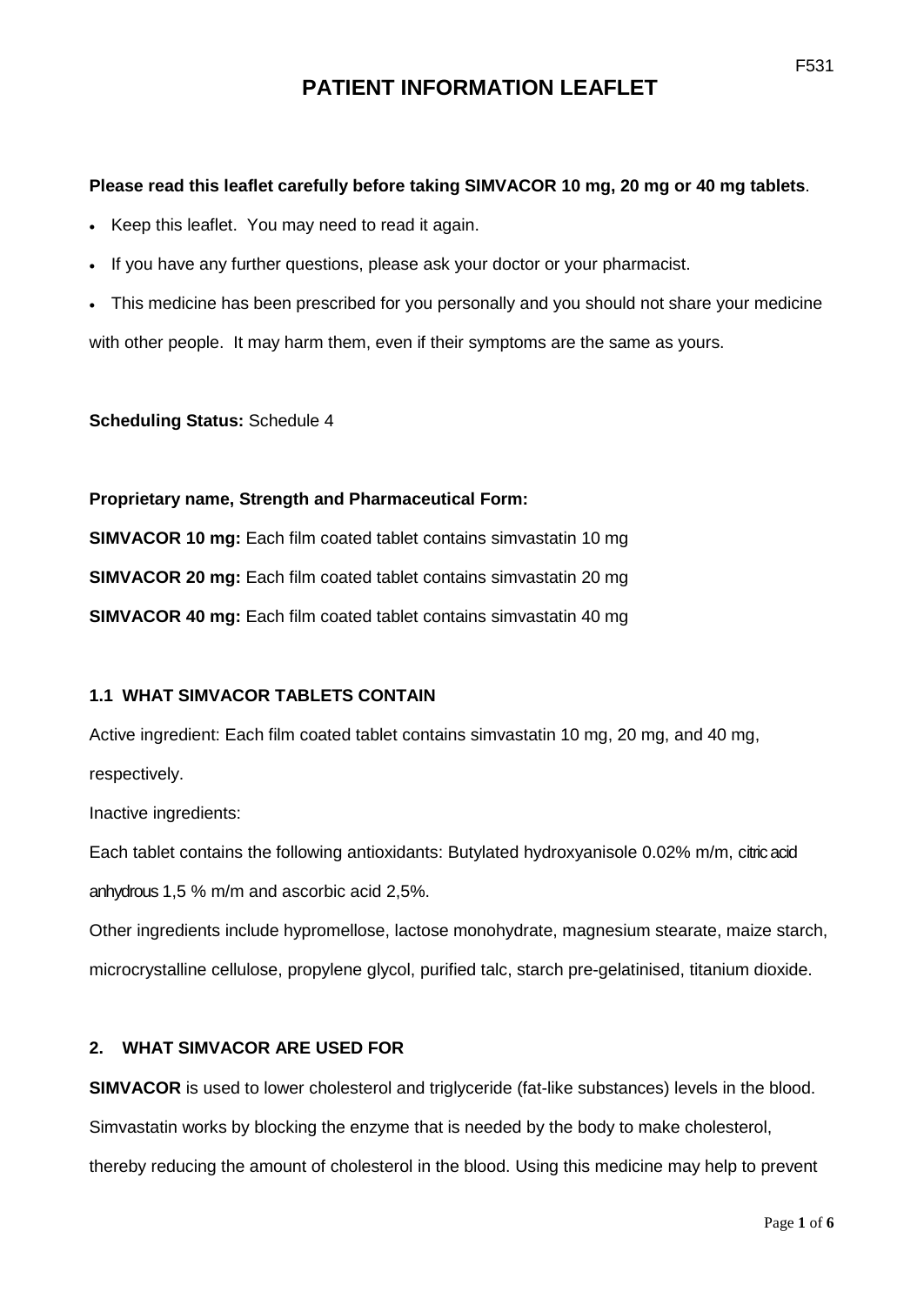F531 medical problems caused by these substances clogging the blood vessels. **SIMVACOR** may also be used to prevent certain types of heart problems in adults with risk factors for heart problems.

## **3. BEFORE YOU TAKE SIMVACOR**

#### **Do not take SIMVACOR**

- If you are hypersensitive (allergic) to simvastatin, other medicine that reduce cholesterol levels or any of the other ingredients of **SIMVACOR**.
- If you have an acute or chronic liver disease.
- If your liver enzymes have persistently high levels.
- If you are pregnant or breastfeeding a baby.

#### **Take special care with SIMVACOR:**

- If you use large amounts of alcohol.
- If your kidney function is impaired.
- If you have any muscle disorder or disease.
- If you develop any muscle tenderness or weakness during treatment with **SIMVACOR** you should notify your doctor or healthcare professional.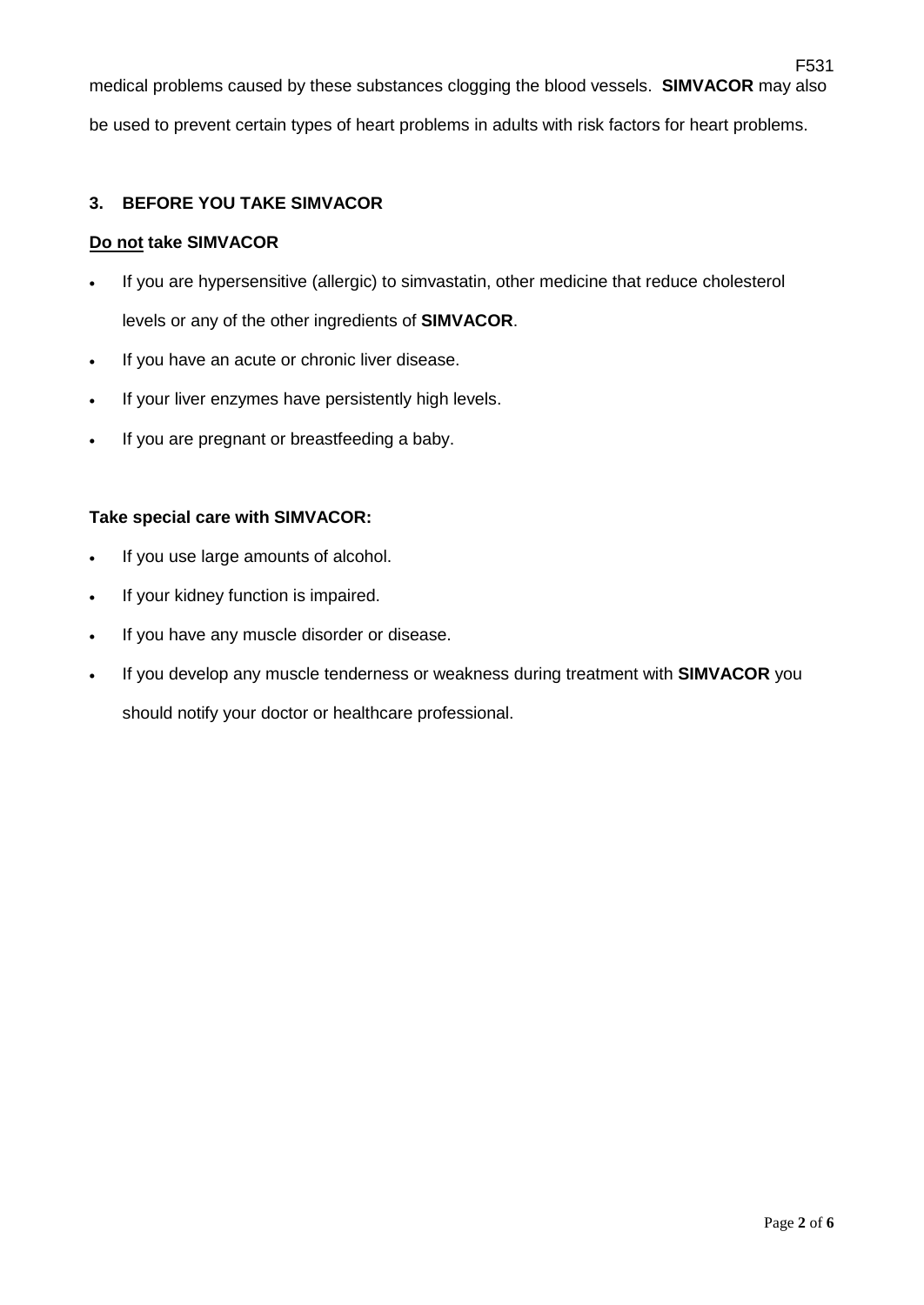*If you have any of the following conditions you may be at risk of developing muscle problems* 

*(causing the release of muscle pigment in the urine) that may lead to kidney failure:* 

- If you get convulsions or seizures that are not well-controlled.
- If you have an electrolyte or metabolic enzyme deficiency or disorder.
- If you suffer from a severe infection.
- If you have low blood pressure.
- If you recently had major surgery or suffered severe trauma.

# *Taking SIMVACOR TABLETS with food and drink:*

The tablets should be swallowed whole with a glass of water.

Do not crush or chew these tablets. This medication can be taken with or without meals.

These tablets should not be taken with grapefruit juice or other grapefruit products because grapefruit increase the concentration of simvastatin in the body.

Do not use excessive amounts of alcohol while taking *SIMVACOR* because it can worsen the adverse effects of this medicine on the liver.

# **Pregnancy and breast-feeding:**

# **SIMVACOR should not be used during pregnancy or by women who plan to become**

**pregnant.** An effective form of birth control should be used during treatment with this product. Check with your doctor immediately if you think you have become pregnant while taking this medicine.

# **SIMVACOR should not be used during breast-feeding.**

## **Driving and using machinery:**

**SIMVACOR** can cause headaches and dizziness. Do not drive or operate any machinery until you know how this medicine affects you.

# **Using other medicines with SIMVACOR:**

If you are taking other medicines on a regular basis, including complementary or traditional medicines, the use of **SIMVACOR** with these medicines may cause undesirable interactions. Tell your doctor or pharmacist if you are taking any other medicines, including any you have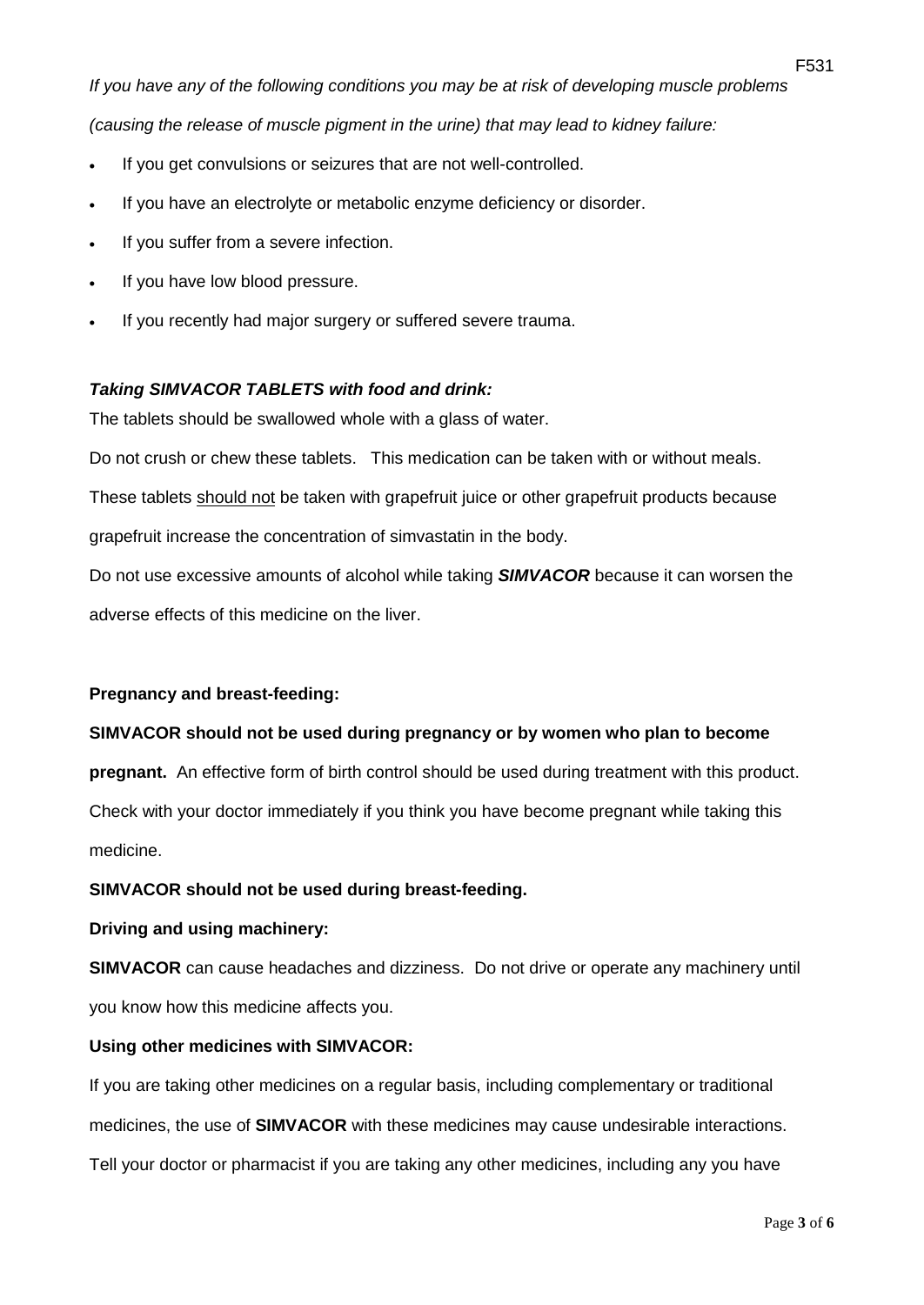bought at your pharmacy, supermarket or health food shop. Please consult your doctor,

pharmacist or other healthcare professional for advice.

If you are using any of the following substances, please tell your doctor:

- Colestipol and cholestyramine (medicine that controls bile-acid and cholesterol)
- Digoxin (medicine used for heart arrhythmia or heart failure)
- Erythromycin and clarithromycin (antibiotic)
- Itraconazole and ketoconazole (antifungal medicine)
- Cyclosporin (medicine used to prevent organ rejection after organ transplant.)
- Fibrates or nicotinic acid
- Warfarin (medicine that prevents the blood from clotting)
- HIV-protease inhibitors

#### **4. HOW TO TAKE SIMVACOR**

*Before prescribing medicine for your condition, your doctor will probably try to control your condition by prescribing a personal diet for you. Such a diet may be low in fats, sugars, and/or cholesterol. Many people are able to control their condition by carefully following their doctor's orders for proper diet and exercise. Medicine is prescribed only when additional help is needed and is effective only when a schedule of diet and exercise is properly followed.*  Remember that this medicine will not cure your condition but it does help to control it. Therefore, you must continue to take **SIMVACOR** as directed to keep your cholesterol levels down.

- *The dose of SIMVACOR will be different for different patients.*
- Always take **SIMVACOR** exactly as your doctor has instructed you.
- You should check with your doctor if you are unsure.
- If you have the impression that the effect of **SIMVACOR** is too strong or too weak, talk to your doctor or pharmacist.

The usual adult starting dose is 10 mg simvastatin in the evening, depending on your specific condition.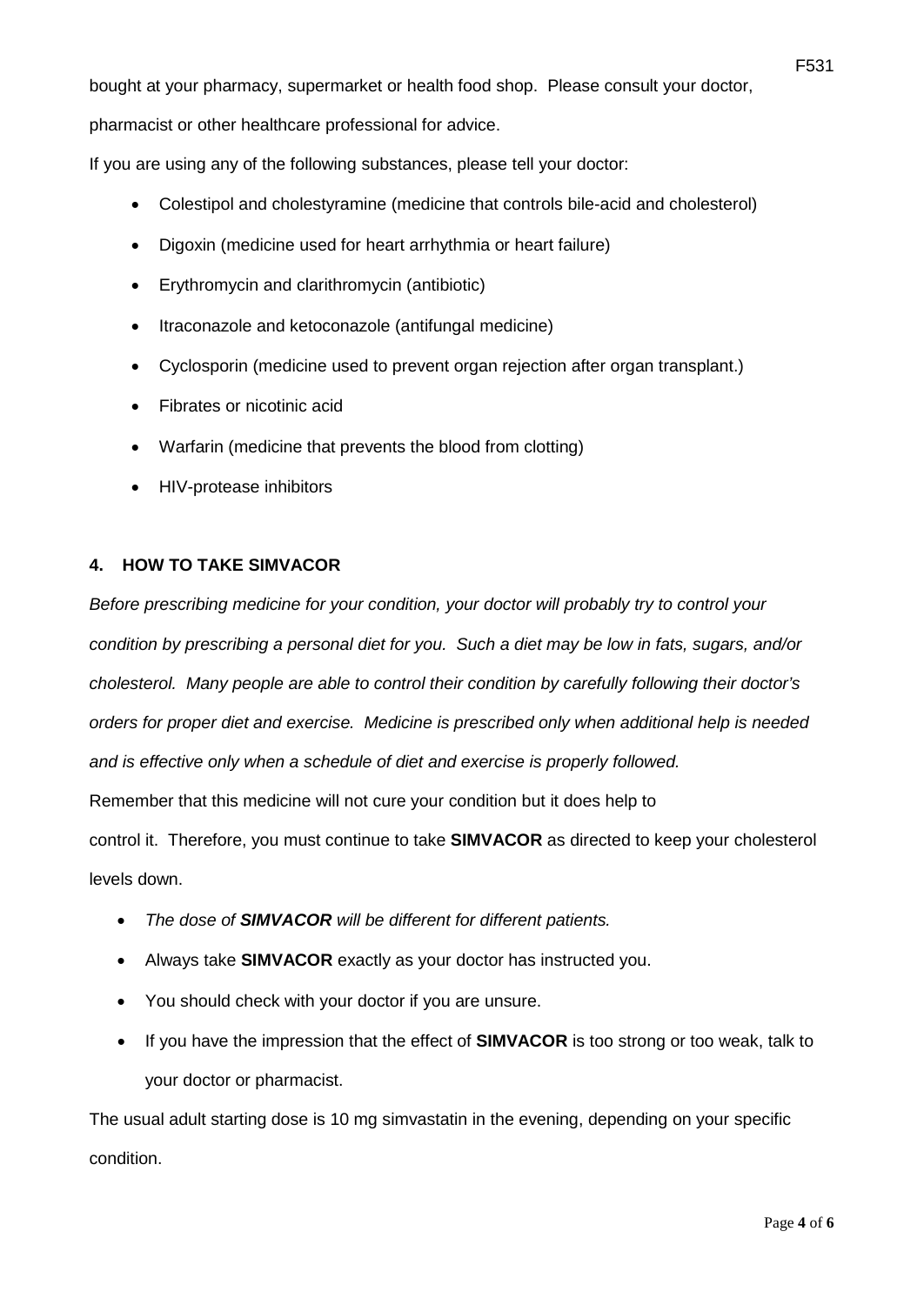## **If you take more SIMVACOR than you should:**

When an overdosage is suspected contact your doctor or pharmacist as soon as possible. If neither is available, seek help at the nearest hospital or poison control centre. Take this leaflet and any remaining tablets with you, so that the doctor knows what the person has taken.

## **If you forget to take SIMVACOR:**

If you missed a dose, take it as soon as you remember. If it is almost time for you next dose, skip the missed dose and continue to take the tablet at the usual time. Do not take a double or larger dose to make up for the forgotten individual doses.

## **5. POSSIBLE SIDE EFFECTS**

Like all medicines, **SIMVACOR** can cause side effects in some patients.

## *Check with your doctor immediately if any of the following side-effects occur:*

The following side-effects have been reported less frequently:

- Cough
- Difficulty in swallowing or breathing
- Muscle tenderness, weakness or stiffness
- Swelling of face, lips or tongue.

The following side-effects have been reported but frequency is not determined:

- Blister, peeling or loosening of skin
- Dark coloured urine
- Severe diarrhoea

Other side-effects may occur that usually do not need medical attention. These side-effects may go away during treatment as your body adjust to the medicine. However, check with your doctor if any of the following side-effects continue or are bothersome:

The following side-effects have been reported frequently:

- Headache and/or dizziness
- Abdominal pain